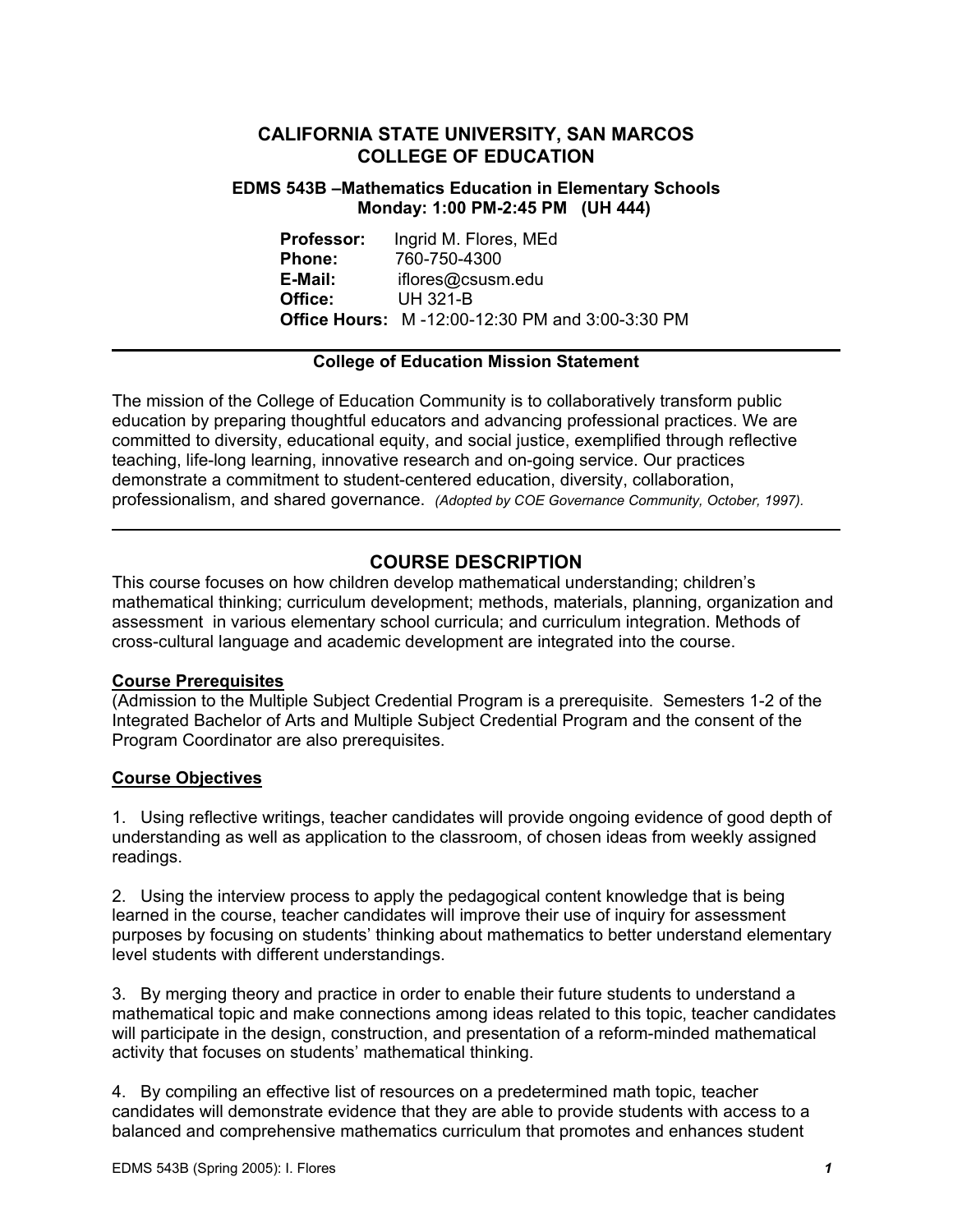learning and understanding, and provides conceptual understanding of the logic and structure of mathematics, problem-solving skills, and computational and procedural skills.

5. By reflecting on and weaving what has been learned in the course during the semester regarding mathematics standards, reform-minded mathematics ideas, constructivist teaching and learning methods which enhance how children think and problem solve, teacher candidates will analyze the curriculum that is currently being implemented in their practicum classroom.

### **Unique Course Requirements (optional)**

Students will be required to have access to children in grades K-6 for the purpose of conducting a series of math interviews to learn about how children think and problem solve.

Each student will be required to implement and videotape a lesson in his or her observation classroom.

### **Required Texts**

- Van de Walle, J. A. (2004). *Elementary and middle school mathematics: Teaching developmentally* (5th ed). Boston: Pearson Education, Inc. ISBN: 0-205-38689-X The text has a companion Web site at: http://wps.ablongman.com/ab\_vandewalle\_math\_5.
- California Department of Education (2000). *Mathematics framework for California public schools, kindergarten through grade twelve* (2000 Revised Ed.). Sacramento, CA: Author. This document can be found on the WWW at: http://www.cde.ca.gov/re/pn/fd/documents/mathematics-frame.pdf. The Web site contains a downloadable PDF file. There are also copies in the library for checkout**.**
- Choate, J. S. (2004). *Successful inclusive teaching: Proven ways to detect and correct*  special needs (4<sup>th</sup> ed). Boston: Allyn and Bacon

#### **You are required to access the following Web sites and materials for this course.**

- National Council of Teachers of Mathematics (2000). *Principles and standards for school mathematics*. Reston, VA: Author. This document can be found at: http://standards.nctm.org/
- Star Test Blueprints for Standards Items (grades 2-7) http://www.cde.ca.gov/ta/tg/sr/documents/bpcstmath2to7.pdf

#### **Authorization to Teach English Learners**

This credential program has been specifically designed to prepare teachers for the diversity of languages often encountered in California public school classrooms. The authorization to teach English learners is met through the infusion of content and experiences within the credential program, as well as additional coursework. Students successfully completing this program receive a credential with authorization to teach English learners. *(Approved by CCTC in SB 2042 Program Standards, August 02)*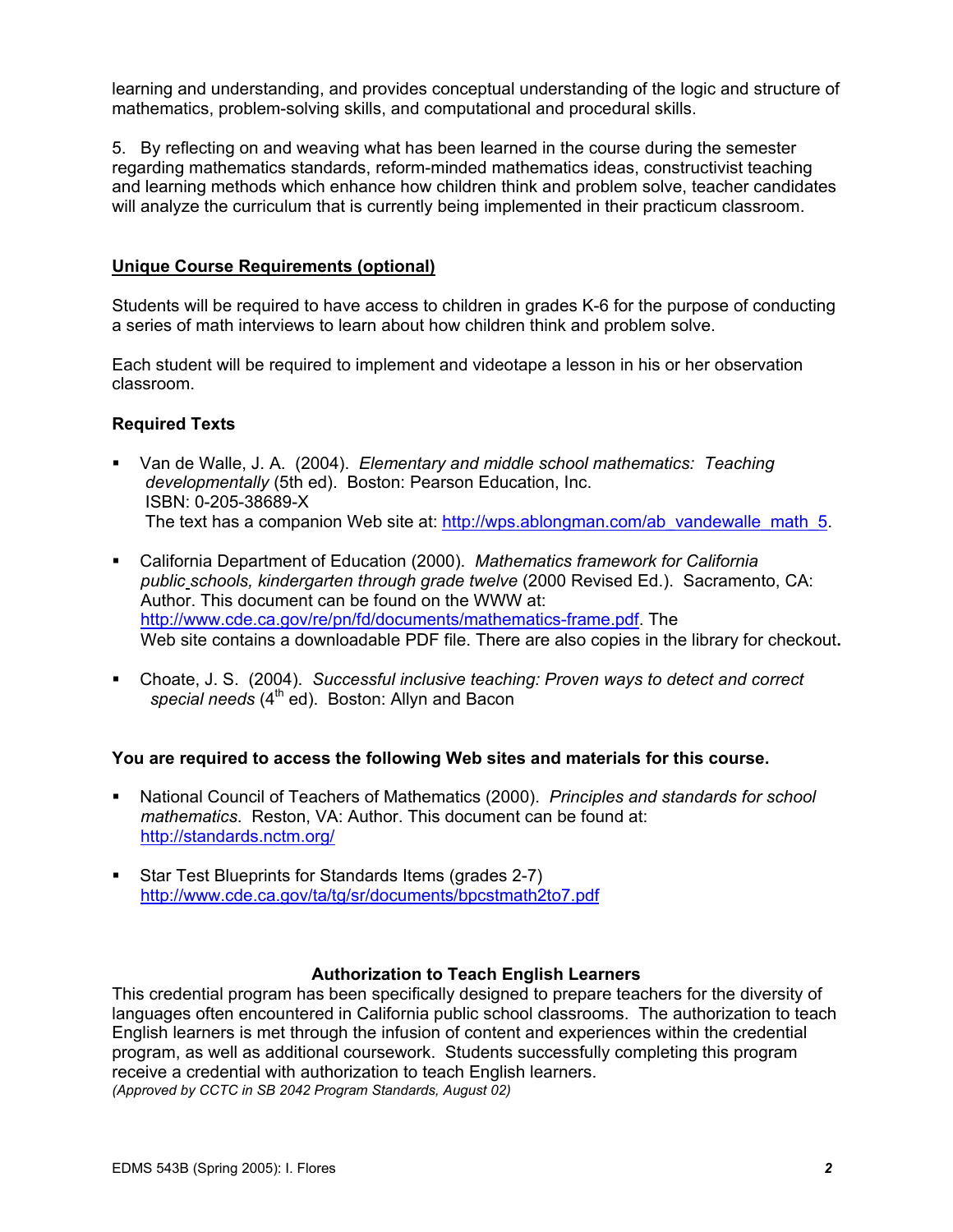# **Teacher Performance Expectation (TPE) Competencies**

The course objectives, assignments, and assessments have been aligned with the CTC standards for the Multiple Subject Credential. This course is designed to help teachers seeking a California teaching credential to develop the skills, knowledge, and attitudes necessary to assist schools and district in implementing effective programs for all students. The successful candidate will be able to merge theory and practice in order to realize a comprehensive and extensive educational program for all students. You will be required to formally address the following TPEs in this course:

### **CTC Standards Alignment:**

The course objectives, assignments, and assessments have been aligned with the CTC standards for Multiple Subjects Credential. The following standards are a primary emphasis in this course:

- **Standard 3**: Relationship between Theory and Practice
- **Standard 4:** Pedagogical Thought and Reflective Practice
- **Standard 5:** Equity, Diversity and Access to the Core Curriculum for All Children
- **Standard 8A:** Pedagogical Preparation for Subject-Specific Content Instruction by MS Candidates (Mathematics)

### **Teacher Performance Expectation (TPE) Competencies:**

### **Primary Emphasis**:

• TPE 1a-Subject Specific Pedagogical Skills for MS Teaching (Mathematics)

### **Secondary Emphases**:

- TPE 2-Monitoring Student Learning During Instruction
- TPE 3-Interpretation and Use of Assessments
- TPE 4-Making Content Accessible
- TPE 5-Student Engagement
- TPE 6a-Developmentally Appropriate Practices in Grades K-3
- TPE 6b-Developmentally Appropriate Practices in Grades 4-8
- TPE 6d- Developmentally Appropriate Teaching Practices for Special Education: Teaching the Special Education Population in the General Education Environment
- TPE 7-Teaching English Learners
- TPE 8-Learning About Students
- TPE 9-Instructional Planning
- TPE 10-Instructional Time
- TPE 11-Social Environment
- TPE 13-Professional Growth
- TPE 14-Educational Technology in Teaching and Learning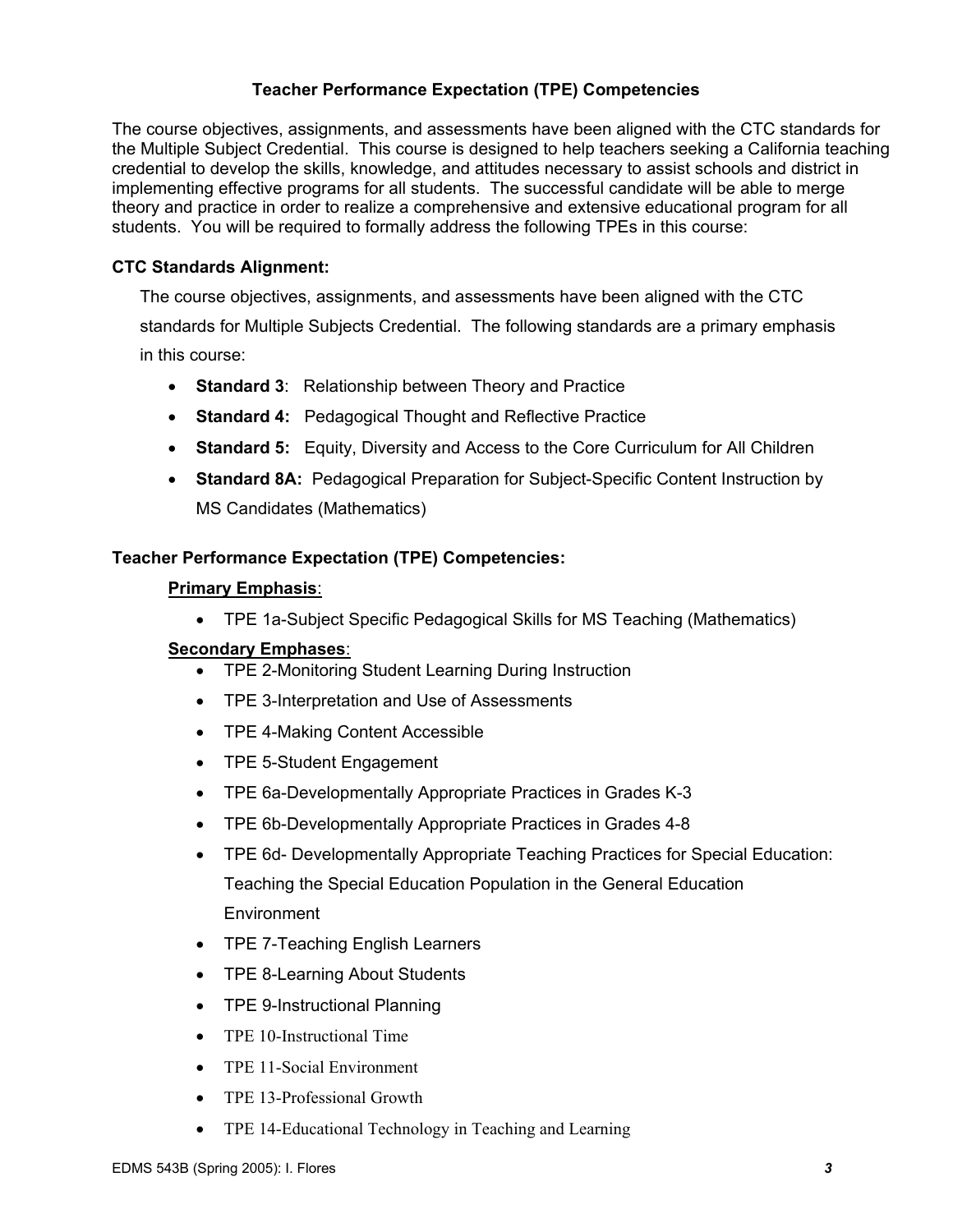### **College of Education Attendance Policy**

Due to the dynamic and interactive nature of courses in the College of Education, all students are expected to attend all classes and participate actively. At a minimum, students must attend more than 80% of class time, or s/he may not receive a passing grade for the course at the discretion of the instructor. Individual instructors may adopt more stringent attendance requirements. Should the student have extenuating circumstances, s/he should contact the instructor as soon as possible. *(Adopted by the COE Governance Community, December, 1997).*

If you miss two class sessions or are late (or leave early) more than three sessions, you cannot receive a grade of "A". If you miss three class sessions, your highest possible grade is a "C+".

If possible, please discuss with the instructor any extenuating circumstances that will cause you to miss class prior to your absence. Attendance will be taken at each class session. Furthermore, grades on assignments turned in late will be lowered unless **prior arrangements**  have been made with the instructor. Absence is no excuse for not turning in assignments, as they may be sent electronically (e-mail) to the instructor.

#### **Students with Disabilities Requiring Reasonable Accommodations**

Students must be approved for services by providing appropriate and recent documentation to the Office of Disable Student Services (DSS). This office is located in Craven Hall 5205, and can be contacted by phone at (760) 750-4905, or TTY (760) 750-4909. Students authorized by DSS to receive reasonable accommodations should meet with their instructor during office hours or, in order to ensure confidentiality, in a more private setting.

### **Course Requirements and Grading Standards**

### **ASSIGNMENTS (The relative weight for each assignment is indicated as a percentage of the total course grade)**

Detailed assignment guidelines and scoring rubrics (course packet) will be provided electronically to each student for all written assignments below. The course calendar/topics schedule is attached to this syllabus.

#### **Reading Reflections**

**(15%)** - Each week students will write a "meaningful" reflection on the material assigned to be read for that week. Each reflection will be worth 5 points. These reflections should be one page in length (use an "11" font, line spacing of 1.5, with **only** your name and class session number as a heading), and should clearly articulate your thoughts **on the assigned readings** and how you might **specifically apply** what you learned from the articles as a teacher in the classroom. Please do not repeat verbatim from the readings. **Other assignments may be given that will substitute the written reflection but not the reading assignment.** These will require more than 1 page in length.

### **Student Interviews (Critical Assessment Task – CATs)**

**(20%)** - You and one of your classmates will conduct three different student interviews based on questions provided in class. Each interview is worth 5 points. For each interview, you will pose mathematical problems to any one student at a predetermined grade level. The purpose is to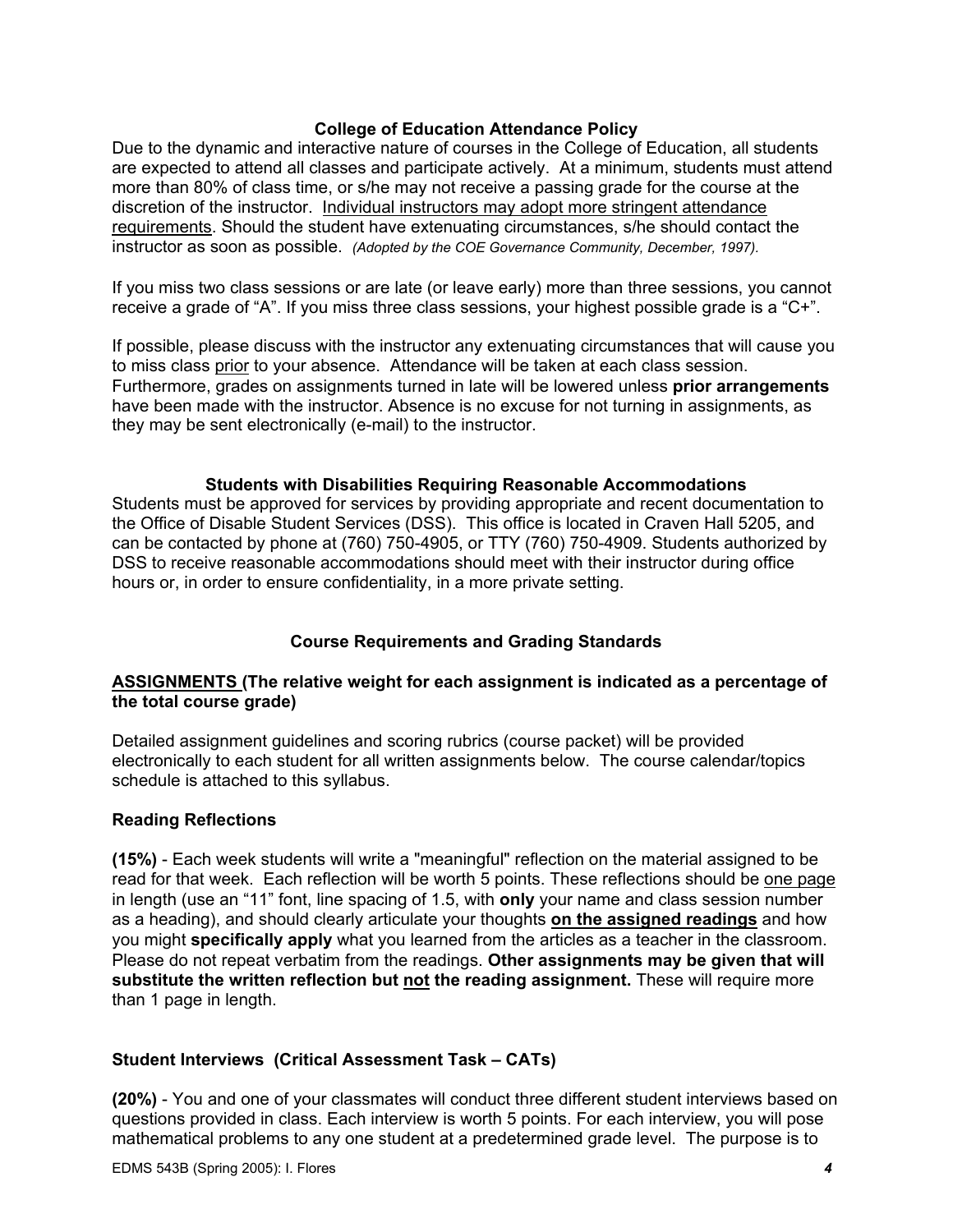get you to begin thinking about students' mathematical understanding, to learn how to effectively pose questions, and interpret the meaning of students' answers, and to provide you with an opportunity to interact with students.

### **Mathematical Resources & Lesson (Critical Assessment Task – CATs)**

**(35%) –** You will first compile resources on a predetermined mathematical topic (20%) and then design a lesson that you will present and videotape in an elementary class (15%). The purpose of this activity is to help you learn how to design effective mathematical activities, to provide you with an opportunity to begin compiling mathematical resources, and to provide an opportunity for you to practice teaching mathematics in an authentic classroom setting.

### **Curriculum Assignment (Critical Assessment Task – CATs)**

**(25%) –** Students will review the mathematics curriculum currently being used in your classroom (e.g., a textbook) at one grade level and write a short paper that investigates the curriculum alignment with the CA Content Standards and current high stakes assessments. Students will also provide their general thoughts and concerns related to the curriculum (e.g., how the curriculum might need to be altered to make strong connections between mathematical concepts and procedures).

### **Active Participation and Collaboration**

 **(5%) -** Defined as actively engaging and contributing in all class discussions and activities, students will be evaluated daily. A positive attitude is an important component for establishing the definition for active participation and collaboration. In addition, the student will be expected to exhibit professional behavior and demeanor at all times.

### **All University Writing Requirement**

All CSU students must demonstrate competency in writing skills as a requirement for graduation. At Cal State San Marcos, students complete the graduation writing assessment through the All-University Writing Requirement. This requirement mandates that every course at the University must have a writing component of at least 2,500 words (approximately 10 pages). **The writing requirement for this course will be met through weekly reflections, student interview reflections, the creation of a lesson plan and mathematical resources l, and the curriculum assignment.**

### **CSUSM Academic Honesty Policy**

Students will be expected to adhere to standards of academic honesty and integrity, as outlined in the Student Academic Honesty Policy. All written work and oral assignments must be original work. All ideas/materials that are borrowed from other sources must have appropriate references to the original sources. Any quoted material should give credit to the source and be punctuated with quotation marks.

Students are responsible for honest completion of their work including examinations. There will be no tolerance for infractions. If you believe there has been an infraction by someone in the class, please bring it to the instructor's attention. The instructor reserves the right to discipline any student for academic dishonesty in accordance with the general rules and regulations of the university. Disciplinary action may include the lowering of grades and/or the assignment of a failing grade for an exam, assignment, or the class as a whole."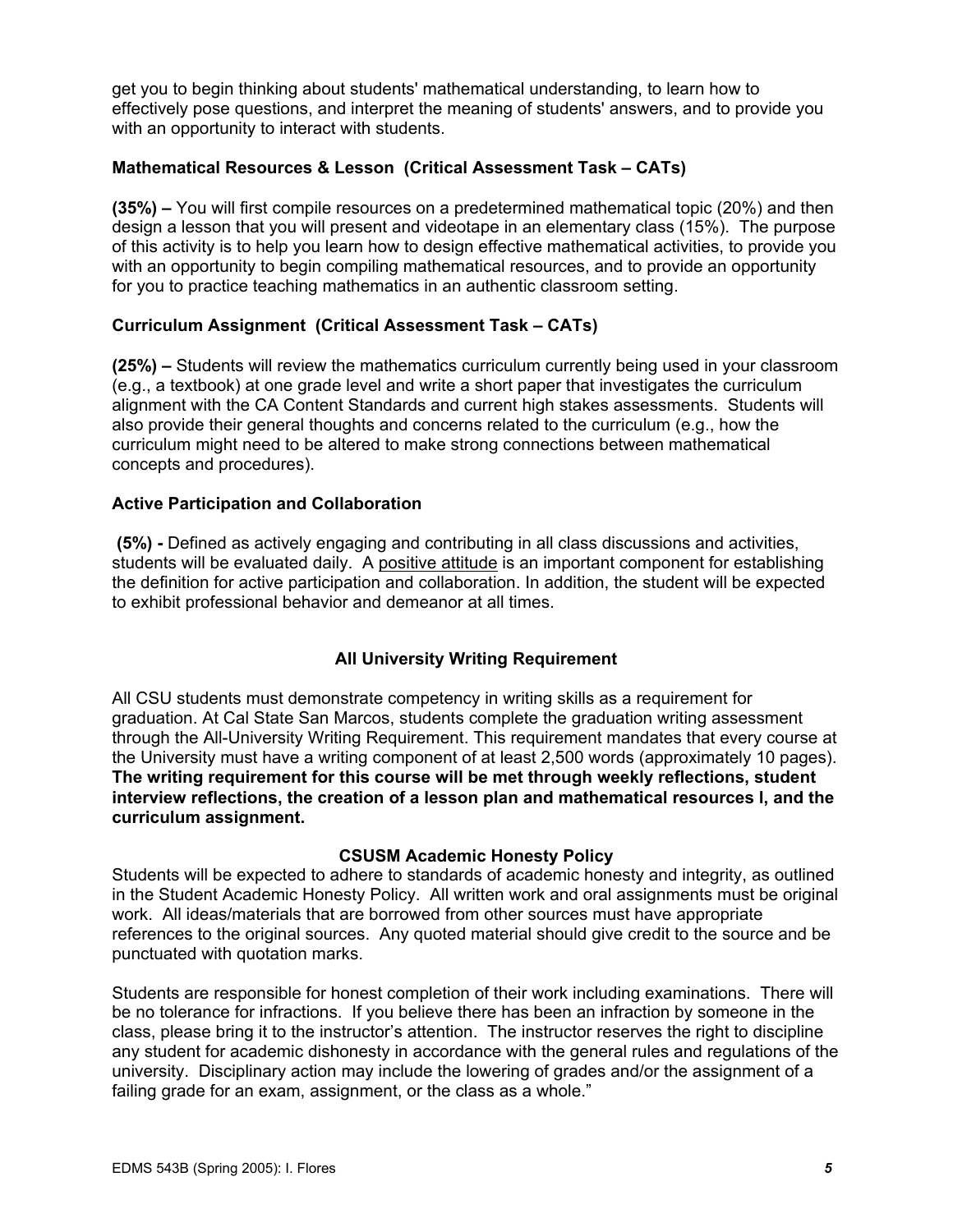**GRADING SCALE:** Grades for this course will be based on the following grading scale:

| A93% - 100 %<br>A-90% - 92%           |
|---------------------------------------|
| B+88% - 89%<br>B 83% - 87 %           |
| C+78% - 79%<br>$C_{\dots}$ 73% - 77 % |

### **Exemplary "A" Students:**

- Demonstrate serious commitment to their learning, making full use of the learning opportunities available and searching out the implications of their learning for future use.
- **Complete all assignments thoroughly and thoughtfully toward the goal of developing** in-depth math projects.
- Make insightful connections between all assignments and their developing overall understanding of mathematical concepts; they continually question and examine concepts in a genuine spirit of inquiry.
- **Students show a high level of achievement of course goals.**

#### **"B" Students:**

- **Simply comply with the course requirements and expectations.**
- Complete all assignments, usually thoroughly and thoughtfully.
- Usually connect assignments to their developing overall understanding of mathematical concepts; may be satisfied with accepting their learning as it is received without deeply examining concepts or seeking a higher level of understanding.
- Students show reasonable achievement of course goals.

#### **"C" Students:**

- Demonstrate an inconsistent level of compliance to course requirements and expectations.
- Complete all assignments with limited thoroughness and thoughtfulness.
- Make limited connections between assignments and their developing overall understanding of mathematical concepts; may not be open to examining concepts on a deeper level and may actually dismiss the importance of such inquiry.
- Attempt, but show limited progress in achieving course goals.

#### **Remember! You are required to maintain a B average (3.0 GPA) in your teacher education courses to receive a teaching credential in the State of California.**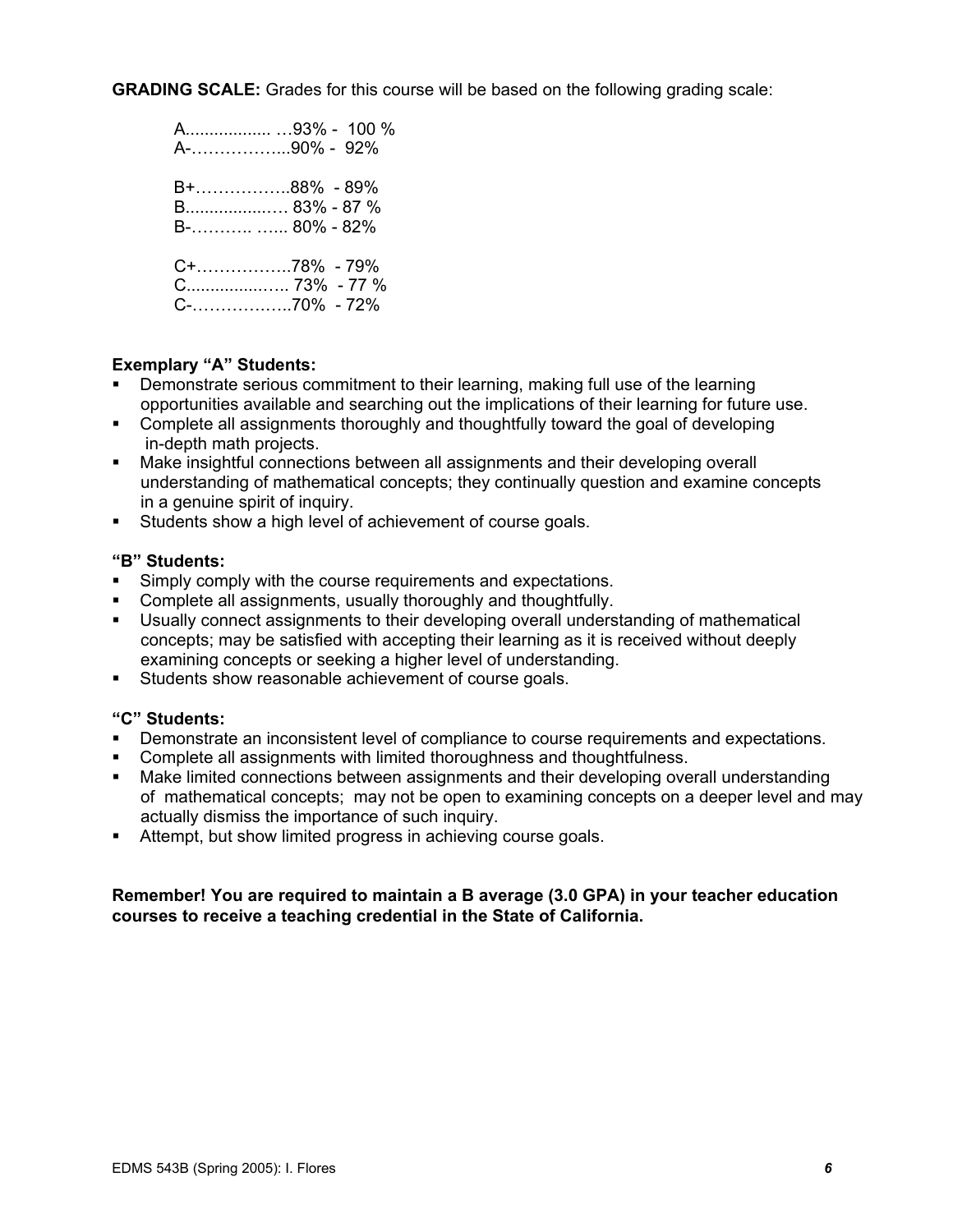#### **Curriculum Review Assignment**  EDMS 543B

|                           |                       | <b>Nearly</b>        |                      |                      |
|---------------------------|-----------------------|----------------------|----------------------|----------------------|
|                           | <b>Developing</b>     | <b>Meets</b>         | <b>Meets</b>         | <b>Exceeds</b>       |
| <b>TPE 1, 1a</b>          | Candidate's           | Candidate's          | Candidate's          | Candidate's          |
| Subject Specific          | analysis of the       | analysis of the      | analysis of the      | analysis of the      |
| Pedagogical skills        | curriculum will       | curriculum will      | curriculum will      | curriculum will      |
| for MS Teaching           | demonstrate little to | demonstrate some     | demonstrate          | demonstrate          |
| Assignment                | no understanding      | understanding of     | considerable         | exceptional          |
| (Teaching                 | of how to teach the   | how to teach the     | understanding of     | understanding of     |
| Mathematics in a          | state adopted         | state adopted        | how to teach the     | how to teach the     |
| MS Assignment)            | academic content      | academic content     | state adopted        | state adopted        |
|                           | standard in           | standard in          | academic content     | academic content     |
|                           | mathematics.          | mathematics.         | standard in          | standard in          |
|                           |                       |                      | mathematics.         | mathematics.         |
| TPE <sub>4</sub>          | Candidate's           | Candidate's          | Candidate's          | Candidate's          |
| <b>Making Content</b>     | analysis of the       | analysis of the      | analysis of the      | analysis of the      |
| Accessible                | curriculum will       | curriculum will      | curriculum will      | curriculum will      |
|                           | demonstrate little to | demonstrate some     | demonstrate          | demonstrate          |
|                           | no understanding in   | understanding in     | considerable         | exceptional          |
|                           | the use of            | the use of           | understanding in     | understanding in     |
|                           | pedagogical           | pedagogical          | the use of           | the use of           |
|                           | strategies that will  | strategies that will | pedagogical          | pedagogical          |
|                           | provide all students  | provide all students | strategies that will | strategies that will |
|                           | access to the         | access to the        | provide all students | provide all students |
|                           | mathematics           | mathematics          | access to the        | access to the        |
|                           | curriculum.           | curriculum           | mathematics          | mathematics          |
|                           |                       |                      | curriculum           | curriculum           |
| TPE 6, 6a, 6b             | Candidate's           | Candidate's          | Candidate's          | Candidates's         |
| Developmentally           | analysis of the       | analysis of the      | analysis of the      | analysis of the      |
| Appropriate               | curriculum will       | curriculum will      | curriculum will      | curriculum will      |
| <b>Teaching Practices</b> | demonstrate little to | demonstrate some     | demonstrate          | demonstrate          |
| in Grades K-3 & 4-        | no understanding in   | understanding in     | considerable         | exceptional          |
| 8                         | the use of            | the use of           | understanding in     | understanding in     |
|                           | developmentally       | developmentally      | the use of           | the use of           |
|                           | appropriate           | appropriate          | developmentally      | developmentally      |
|                           | teaching practices.   | teaching practices   | appropriate          | appropriate          |
|                           |                       |                      | teaching practices   | teaching practices   |

- $\triangleright$  TPE 9 Instructional Planning
- $\triangleright$  TPE 10 Instructional Time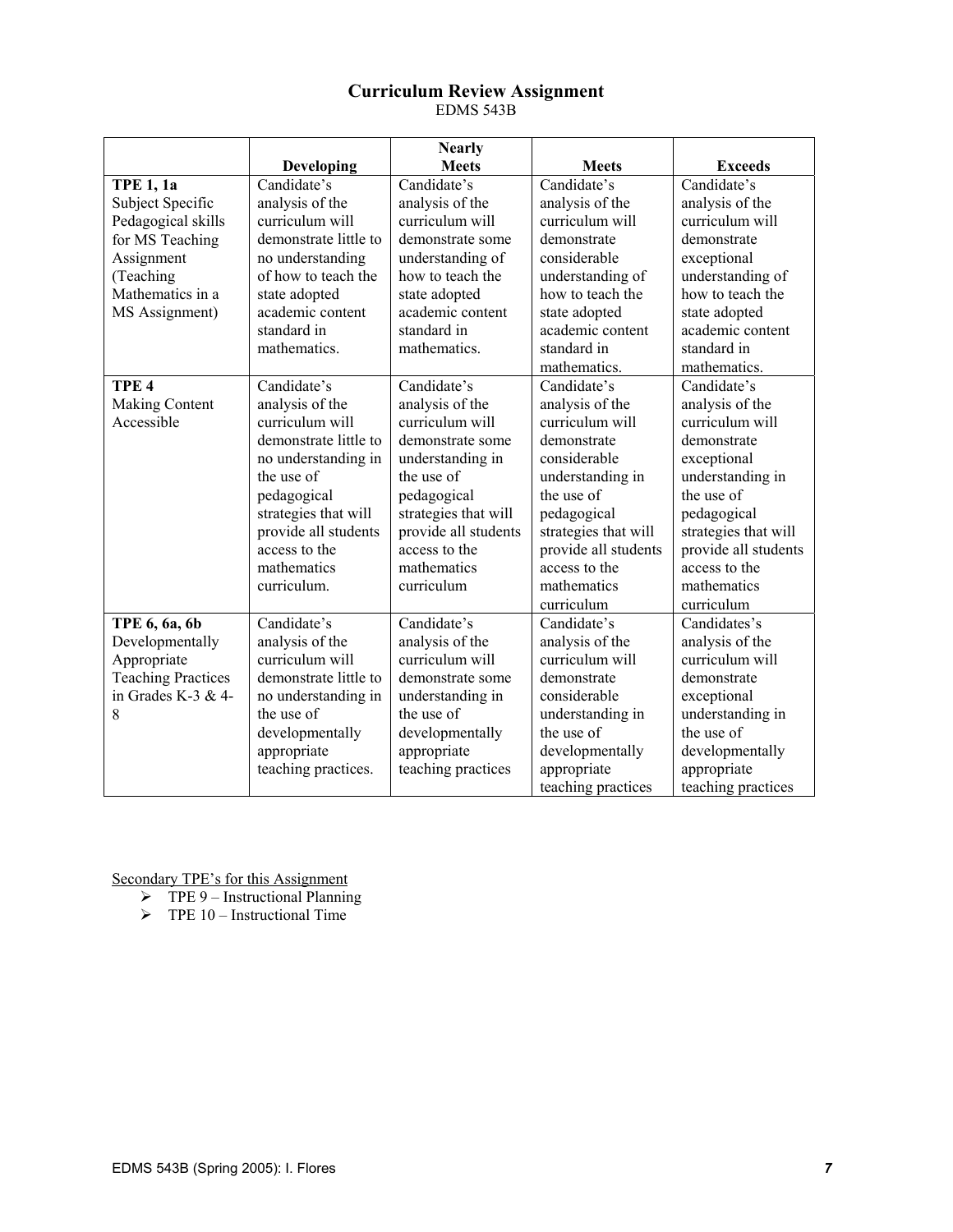#### **Lesson Presentation Assignment**  EDMS 543B

|                    |                      | <b>Nearly</b>        |                      |                      |
|--------------------|----------------------|----------------------|----------------------|----------------------|
|                    | <b>Developing</b>    | <b>Meets</b>         | <b>Meets</b>         | <b>Exceeds</b>       |
| <b>TPE 1, 1a</b>   | Candidates' lesson   | Candidates' lesson   | Candidates' lesson   | Candidates' lesson   |
| Subject Specific   | plan and             | plan and             | plan and             | plan and             |
| Pedagogical skills | presentation         | presentation         | presentation         | presentation         |
| for MS Teaching    | demonstrates little  | demonstrates some    | demonstrates         | demonstrates         |
| Assignment         | to no                | understanding of     | considerable         | exceptional          |
| (Teaching          | understanding of     | how to teach the     | understanding of     | understanding of     |
| Mathematics in a   | how to teach the     | state adopted        | how to teach the     | how to teach the     |
| Multiple Subject   | state adopted        | academic content     | state adopted        | state adopted        |
| Assignment)        | academic content     | standard in          | academic content     | academic content     |
|                    | standard in          | mathematics          | standard in          | standard in          |
|                    | mathematics          |                      | mathematics          | mathematics          |
| TPE <sub>4</sub>   | Candidates' lesson   | Candidates' lesson   | Candidates' lesson   | Candidates' lesson   |
| Making Content     | plan and             | plan and             | plan and             | plan and             |
| Accessible         | presentation will    | presentation will    | presentation will    | presentation will    |
|                    | demonstrate little   | demonstrate some     | demonstrate          | demonstrate          |
|                    | to no                | understanding in     | considerable         | exceptional          |
|                    | understanding in     | the use of           | understanding in     | understanding in     |
|                    | the use of           | pedagogical          | the use of           | the use of           |
|                    | pedagogical          | strategies that will | pedagogical          | pedagogical          |
|                    | strategies that will | provide all students | strategies that will | strategies that will |
|                    | provide all students | access to the        | provide all students | provide all students |
|                    | access to the        | mathematics          | access to the        | access to the        |
|                    | mathematics          | curriculum           | mathematics          | mathematics          |
|                    | curriculum           |                      | curriculum           | curriculum           |
| TPE 6, 6a, 6b      | Candidates' lesson   | Candidates' lesson   | Candidates' lesson   | Candidates' lesson   |
| Developmentally    | plan and             | plan and             | plan and             | plan and             |
| Appropriate        | presentation will    | presentation will    | presentation will    | presentation will    |
| Teaching           | demonstrate little   | demonstrate some     | demonstrate          | demonstrate          |
| Practices - Grades | to no                | understanding in     | considerable         | exceptional          |
| $K-3 & 4-8$        | understanding in     | the use of           | understanding in     | understanding in     |
|                    | the use of           | developmentally      | the use of           | the use of           |
|                    | developmentally      | appropriate          | developmentally      | developmentally      |
|                    | appropriate          | teaching practices.  | appropriate          | appropriate          |
|                    | teaching practices.  |                      | teaching practices.  | teaching practices.  |

- ¾ TPE 2 Monitoring Student Learning During Instruction
- $\triangleright$  TPE 5 Student Engagement
- $\triangleright$  TPE 9 Instructional Planning
- $\triangleright$  TPE 10 Instructional Time
- $\triangleright$  TPE 11 Social Environment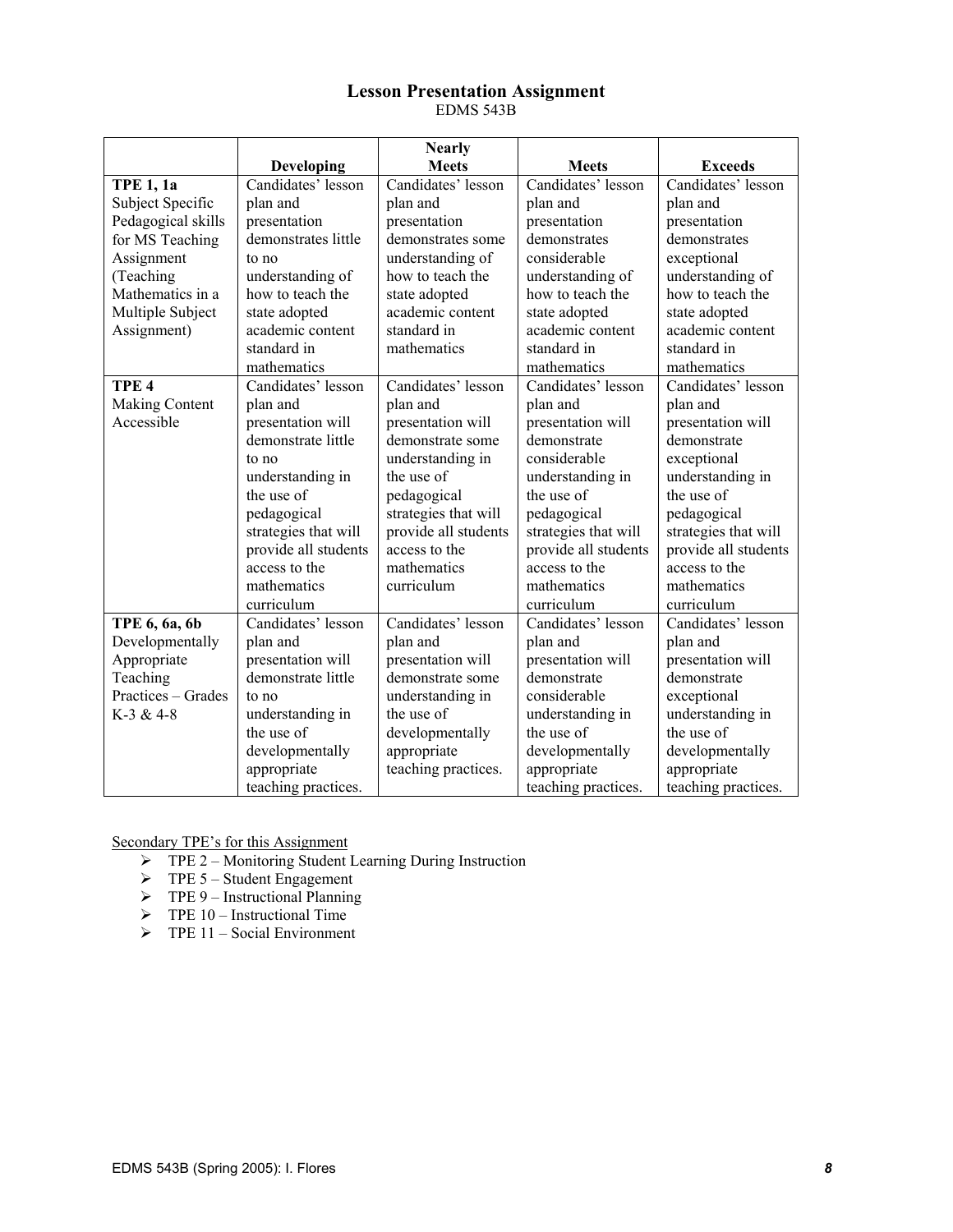#### **Lesson Resources Assignment**  EDMS 543B

|                  |                    | <b>Nearly</b>      |                    |                    |
|------------------|--------------------|--------------------|--------------------|--------------------|
|                  | <b>Developing</b>  | <b>Meets</b>       | <b>Meets</b>       | <b>Exceeds</b>     |
| TPE <sub>4</sub> | Candidates'        | Candidates'        | Candidates'        | Candidates'        |
| Making Content   | resources and      | resources and      | resources and      | resources and      |
| Accessible       | descriptions will  | descriptions will  | descriptions will  | descriptions will  |
|                  | demonstrate little | demonstrate some   | demonstrate        | demonstrate        |
|                  | to no              | understanding of   | considerable       | exceptional        |
|                  | understanding of   | how instructional  | understanding of   | understanding of   |
|                  | how instructional  | resources can help | how instructional  | how instructional  |
|                  | resources can help | provide all        | resources can help | resources can help |
|                  | provide all        | students with      | provide all        | provide all        |
|                  | students with      | access to a        | students with      | students with      |
|                  | access to a        | balanced and       | access to a        | access to a        |
|                  | balanced and       | comprehensive      | balanced and       | balanced and       |
|                  | comprehensive      | curriculum.        | comprehensive      | comprehensive      |
|                  | curriculum.        |                    | curriculum.        | curriculum.        |

- ¾ TPE 1a Subject-Specific Pedagogical Skills for MS Teaching Assignments (Teaching Mathematics in a MS Assignment)
- $\triangleright$  TPE 5 Student Engagement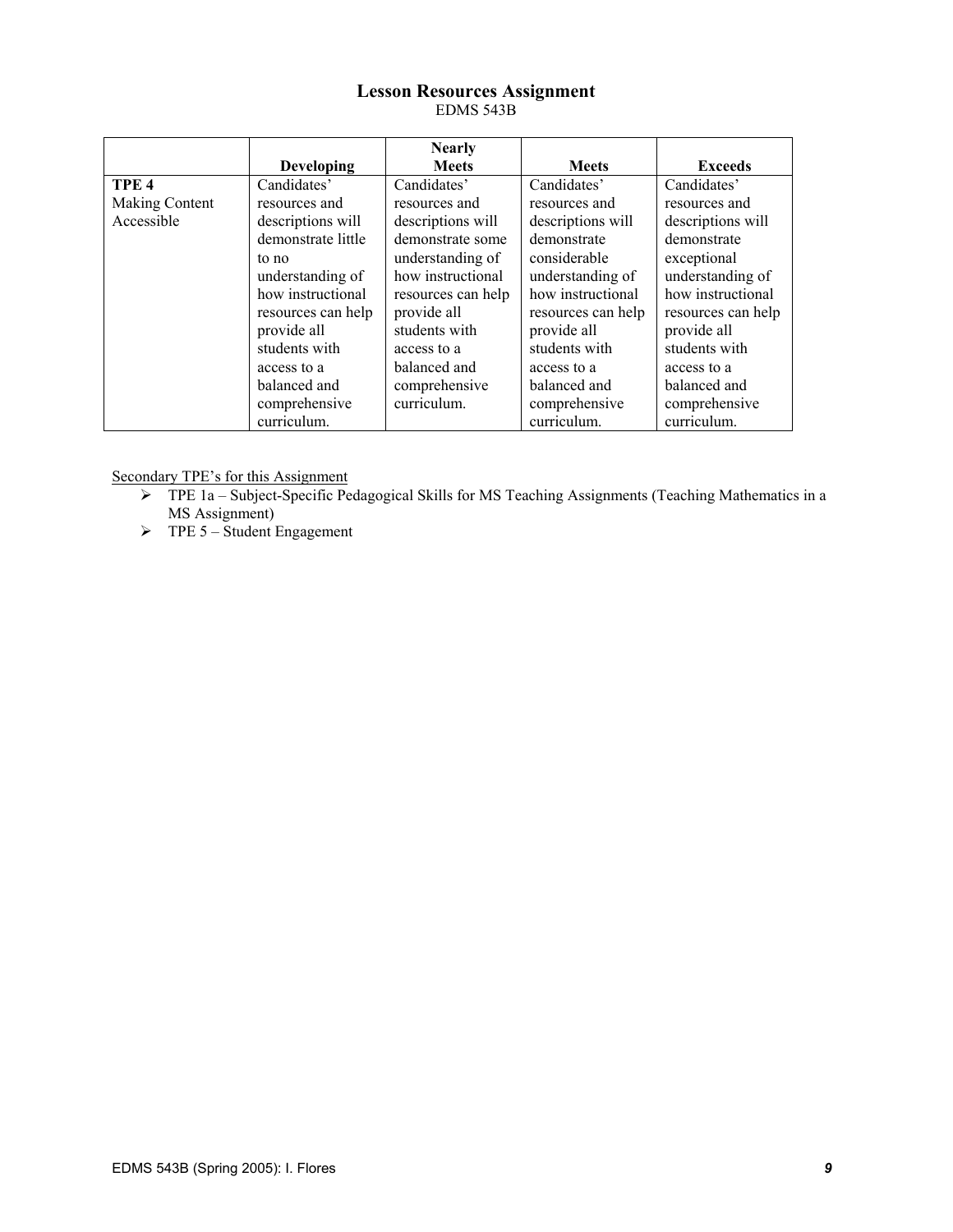#### **Student Interviews Assignment**  EDMS 543B

|                         |                        | <b>Nearly</b>         |                       |                       |
|-------------------------|------------------------|-----------------------|-----------------------|-----------------------|
|                         | <b>Developing</b>      | <b>Meets</b>          | <b>Meets</b>          | <b>Exceeds</b>        |
| <b>TPE 1, 1a</b>        | Candidate's            | Candidate's           | Candidate's           | Candidate's           |
| Subject Specific        | assessment and         | assessment and        | assessment and        | assessment and        |
| Pedagogical             | recommendations        | recommendations       | recommendations       | recommendations       |
| skills for MS           | from the student       | from the student      | from the student      | from the student      |
| Teaching                | interview              | interview             | interview             | interview             |
| Assignment              | demonstrates little to | demonstrates some     | demonstrates          | demonstrates          |
| (Teaching               | no understanding of    | understanding of how  | considerable          | exceptional           |
| Mathematics in a        | how to teach the state | to teach the state    | understanding of how  | understanding of how  |
| Multiple Subject        | adopted academic       | adopted academic      | to teach the state    | to teach the state    |
| Assignment)             | content standard in    | content standard in   | adopted academic      | adopted academic      |
|                         | mathematics            | mathematics           | content standard in   | content standard in   |
|                         |                        |                       | mathematics           | mathematics           |
| TPE <sub>2</sub>        | Candidate's            | Candidate's           | Candidate's           | Candidate's           |
| Monitoring              | assessment and         | assessment and        | assessment and        | assessment and        |
| <b>Student Learning</b> | recommendations        | recommendations       | recommendations       | recommendations       |
| During                  | from the student       | from the student      | from the student      | from the student      |
| Instruction             | interview              | interview             | interview             | interview             |
|                         | demonstrates little to | demonstrates some     | demonstrates          | demonstrates          |
|                         | no understanding of    | understanding of how  | considerable          | exceptional           |
|                         | how to monitor         | to monitor student    | understanding of how  | understanding of how  |
|                         | student learning and   | learning and how to   | to monitor student    | to monitor student    |
|                         | how to effectively     | effectively make use  | learning and how to   | learning and how to   |
|                         | make use of this       | of this information   | effectively make use  | effectively make use  |
|                         | information when       | when teaching.        | of this information   | of this information   |
|                         | teaching.              |                       | when teaching.        | when teaching.        |
| TPE <sub>3</sub>        | Candidate              | Candidate             | Candidate             | Candidate             |
| Interpretation          | demonstrates little to | demonstrates some     | demonstrates          | demonstrates          |
| and Use of              | no understanding of    | understanding of how  | considerable          | exceptional           |
| Assessments             | how to effectively     | to effectively assess | understanding of how  | understanding of how  |
|                         | assess students'       | students' content     | to effectively assess | to effectively assess |
|                         | content knowledge      | knowledge through     | students' content     | students' content     |
|                         | through the use of     | the use of student    | knowledge through     | knowledge through     |
|                         | student interviews.    | interviews.           | the use of student    | the use of student    |
|                         |                        |                       | interviews.           | interviews.           |
|                         |                        |                       |                       |                       |
| TPE <sub>4</sub>        | Candidate's            | Candidate's           | Candidate's           | Candidate's           |
| Making Content          | recommendations        | recommendations       | recommendations       | recommendations       |
| Accessible              | from the student       | from the student      | from the student      | from the student      |
|                         | interview              | interview             | interview             | interview             |
|                         | demonstrates little to | demonstrates some     | demonstrates          | demonstrates          |
|                         | no understanding in    | understanding in the  | considerable          | exceptional           |
|                         | the use of             | use of pedagogical    | understanding in the  | understanding in the  |
|                         | pedagogical            | strategies that will  | use of pedagogical    | use of pedagogical    |
|                         | strategies that will   | provide all students  | strategies that will  | strategies that will  |
|                         | provide all students   | access to the         | provide all students  | provide all students  |
|                         | access to the          | mathematics           | access to the         | access to the         |
|                         | mathematics            | curriculum            | mathematics           | mathematics           |
|                         | curriculum             |                       | curriculum            | curriculum            |

- $\triangleright$  TPE 5 Student Engagement
- $\triangleright$  TPE 6, 6a, 6b Developmentally Appropriate Practices in Grades K-3 & Grades 4-8.
- $\triangleright$  TPE 8 Learning about Students and TPE 9 Instructional Planning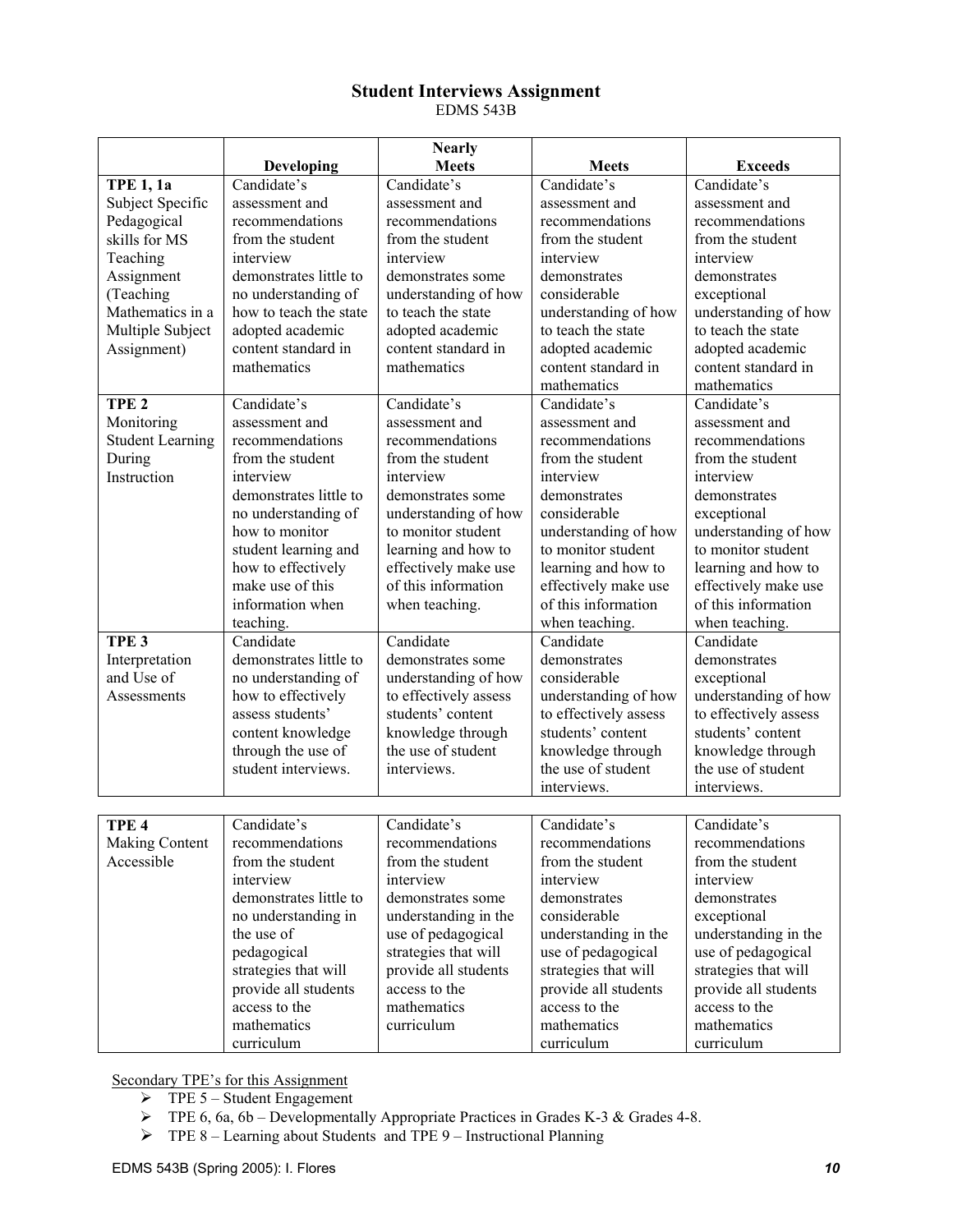# **Schedule/Course Outline**

| <b>Date</b>          | <b>Topic and Assignments</b>                                                                                              | <b>Readings</b>                                 |
|----------------------|---------------------------------------------------------------------------------------------------------------------------|-------------------------------------------------|
| Session 1            | Introduction to Mathematics Education                                                                                     | 2 - Exploring What It Means to do Mathematics   |
| 1/24/05              | Developing Mathematical Understanding                                                                                     | 3 -Developing Understanding in Mathematics      |
|                      | Characteristics of Effective Classrooms: Overview of                                                                      |                                                 |
|                      | <b>Instructional Practices</b>                                                                                            |                                                 |
| Session 2            | Problem Solving                                                                                                           | 4 -Teaching Through Problem Solving             |
| 1/31/05              |                                                                                                                           | This document is available on:                  |
|                      | Standards-Introduction                                                                                                    | http://www.cde.ca.gov/standards/                |
| Session 3<br>2/07/05 | CA Mathematics Content Standards & NCTM Standards                                                                         |                                                 |
|                      | Group presentations of assigned standards                                                                                 |                                                 |
| Session 4<br>2/14/05 | Assessment - Connecting Instruction with Assessment<br>Interviews                                                         | 5 -Building Assessment into Instruction         |
|                      | How Children Learn Through Problem-Solving Development:                                                                   | 6 - Planning in the Problem- Based Classroom    |
|                      | Cognitively Guided Instruction                                                                                            |                                                 |
| Session 5            | Special Populations: Creating Inclusive Classrooms                                                                        | 7 - Teaching All Children Mathematics           |
| 2/21/05              | Article summary/critique on Math and Special Populations                                                                  | Article per student's choice                    |
|                      | due                                                                                                                       |                                                 |
| Session 6            | Number Sense I: What it Means and How We Can Help                                                                         | 9 - Developing Early Number Concepts and        |
| 2/28/05              | Children Develop It.                                                                                                      | Number Sense                                    |
|                      | <b>Practice Interview Due</b>                                                                                             |                                                 |
| Session 7            | Number Sense II:                                                                                                          | 10 - Developing Meanings for the Operations     |
| 3/07/05              | Classification of Word Problems for Addition and Subtraction<br>How All Children Can Construct Efficient Mental Tools for |                                                 |
|                      | Fact Mastery.                                                                                                             | 11 - Helping Children Master the Basic Facts    |
| Session 8            | Number Sense III:                                                                                                         | 12 - Whole-Number Place-Value Development       |
| 3/14/05              | Developing Understanding of Place Value                                                                                   |                                                 |
|                      | <b>Place Value Interview due</b>                                                                                          |                                                 |
|                      | <b>Place Value Lesson Presentation</b>                                                                                    |                                                 |
| Session 9            | Number Sense IV:                                                                                                          |                                                 |
| 3/21/05              | Developing Flexible Methods of Computation, Mental                                                                        | 13 - Strategies for Whole Number Computation    |
|                      | Strategies, Estimation.                                                                                                   | 14 - Computational Estimation with Whole        |
|                      | <b>Addition/Subtraction OR Multiplication/Division interview</b>                                                          | <b>Numbers</b>                                  |
|                      | due (turn in only one interview)                                                                                          |                                                 |
|                      | <b>Add/Subtraction OR Multiplication/Division lesson</b>                                                                  |                                                 |
| Session 10           | presentation<br>Fractions                                                                                                 | 15 -Developing Fraction Concepts                |
| 4/04/05              | Constructing Understanding of Fractions; Fraction                                                                         |                                                 |
|                      | Computation                                                                                                               | 16 - Computation with Fractions                 |
|                      | <b>Fraction interview due</b>                                                                                             |                                                 |
|                      | <b>Fraction lesson presentation</b>                                                                                       |                                                 |
| Session 11           | Measurement - Customary and Metric system                                                                                 | 19 -Developing Measurement Concepts             |
| 4/11/05              | <b>Measurement interview due</b>                                                                                          |                                                 |
|                      | <b>Measurement lesson presentation</b>                                                                                    |                                                 |
| Session 12           | Geometry - Developing Geometric Reasoning and Spatial                                                                     | 20 - Geometric Thinking and Geometric           |
| 4/18/05              | Sense                                                                                                                     | Concepts                                        |
|                      | Geometry interview due                                                                                                    |                                                 |
|                      | Geometry lesson presentation                                                                                              |                                                 |
| Session 13           | Probability & Data Analysis - Developing meaningful<br>experiences                                                        | 21 - Exploring Concepts of Probability and Data |
| 4/25/05              | Exploring concepts of chance, simple and independent events                                                               | Analysis                                        |
|                      | Probability & Data Analysis interview due                                                                                 |                                                 |
|                      | Probability & Data Analysis lesson presentation                                                                           |                                                 |
|                      | Last day to turn in curriculum assignment                                                                                 |                                                 |
| Session 14           | Algebraic Reasoning and Functions - Exploring patterns,                                                                   | 22- Algebraic Reasoning                         |
| 5/02/05              | variables, and equations. Developing function concepts.                                                                   | 23 – Exploring Functions                        |
|                      | Algebra lesson presentation                                                                                               | 24 – Exponents, Integers, Real Numb.            |
|                      | Equation Tiles – grades 4-6                                                                                               |                                                 |
|                      | Algebra Lab Gear-grades 6-8                                                                                               |                                                 |
| <b>Technology</b>    | This competency will be infused throughout the course. Use                                                                | 8 - Technology & School Mathematics             |
|                      | this chapter as an ongoing reference.                                                                                     |                                                 |

 $\mathbf{r}$